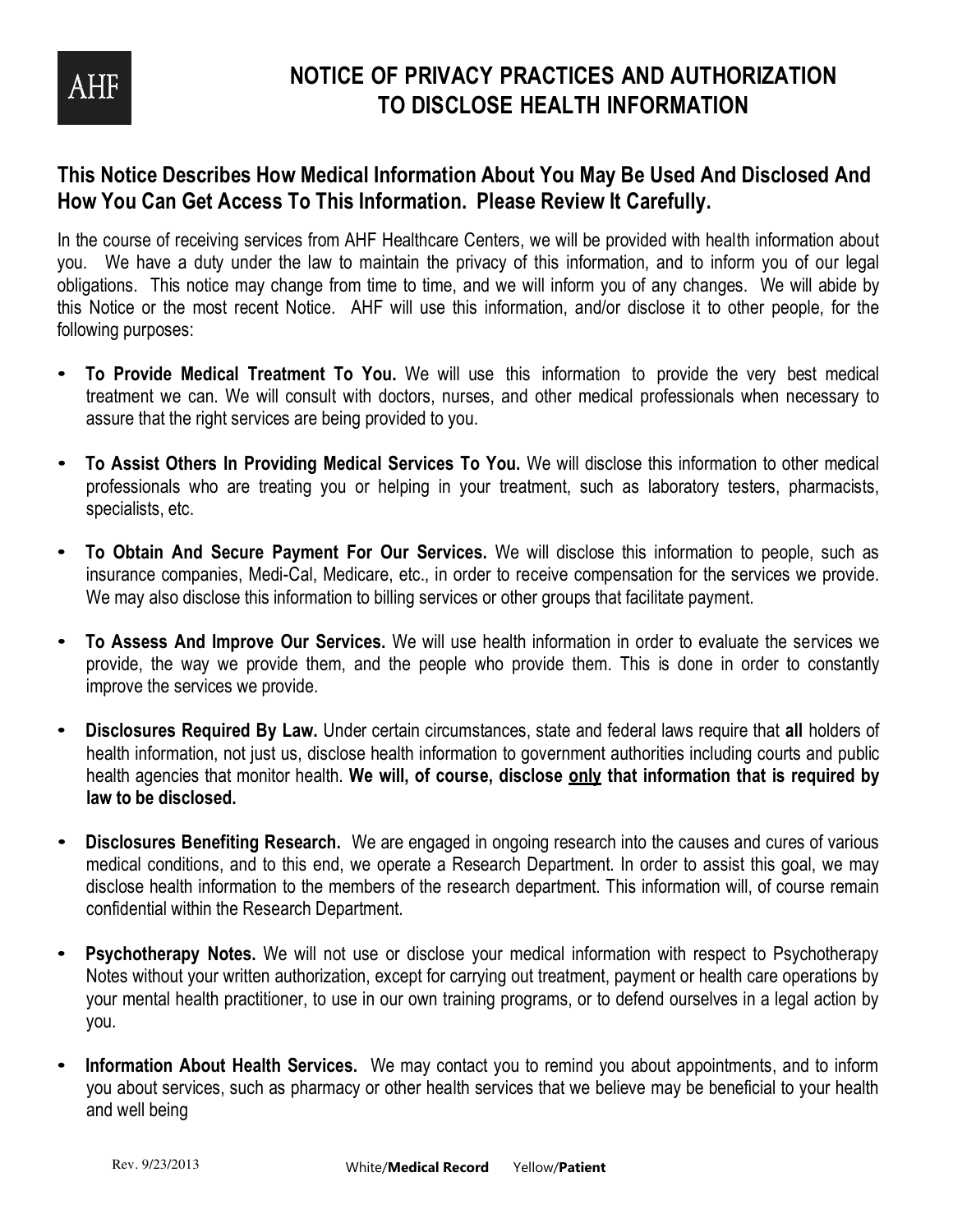

# NOTICE OF PRIVACY PRACTICES AND AUTHORIZATION TO DISCLOSE HEALTH INFORMATION

- Fund Raising. We are a non-profit corporation, which provides services to people in the United States, South Africa, Uganda, and Honduras regardless of ability to pay. We may contact you to ask you for support of our non-profit endeavors. You may decline to receive fundraising communications by notifying the AHF Privacy Officer, whose address is 6255 W. Sunset Blvd., 21st Floor, Los Angeles, CA 90028, in writing.
- Marketing Activities. We will not use or disclose medical information about you for third-party marketing purposes without your written authorization.
- Sale of Medical Information. We will not sell medical information about you without your written authorization.

### YOUR RIGHTS REGARDING THE INFORMATION ON THE PREVIOUS PAGE:

- WE WILL USE OR DISCLOSE ONLY THE MINIMUM NECESSARY HEALTH INFORMATION IN ORDER TO MEET THE PURPOSES AND REQUIREMENTS ON THE PREVIOUS PAGE.
- You may request that restrictions be placed on the above uses of medical information, or you may revoke this authorization. However, we do not have to agree to the restriction if we feel that such uses are necessary in order to provide you with the best possible services, unless you request that we restrict your medical information to a health plan as long as (a) the disclosure is for the purpose of carrying out payment or health care operations and is not otherwise required by law, and (b) the medical information pertains solely to a health care item or service for which you have paid us in full.
- You have the right to be informed about any breach of unsecured medical information, unless our risk assessment determines that that there is a low probability that your medical information has been compromised.
- You may request that health information be disclosed to you in certain ways, such as a specific mailing address. We will try our best to reasonably accommodate these requests.
- You may request to be provided with access to and copies of certain of the health information about you that we maintain.
- If you believe that health information is inaccurate or incomplete, you may request that the medical information be amended.
- You may ask for a record of the disclosures made by us of your health information.
- You may ask for a copy of this Notice.

If you have any questions or complaints about this Notice or about your health information, please call our Privacy Department at 323-860-5200. You may also contact the Secretary of the United States Department of Health and Human Services. You will not be retaliated against in any way for asking questions or making a complaint.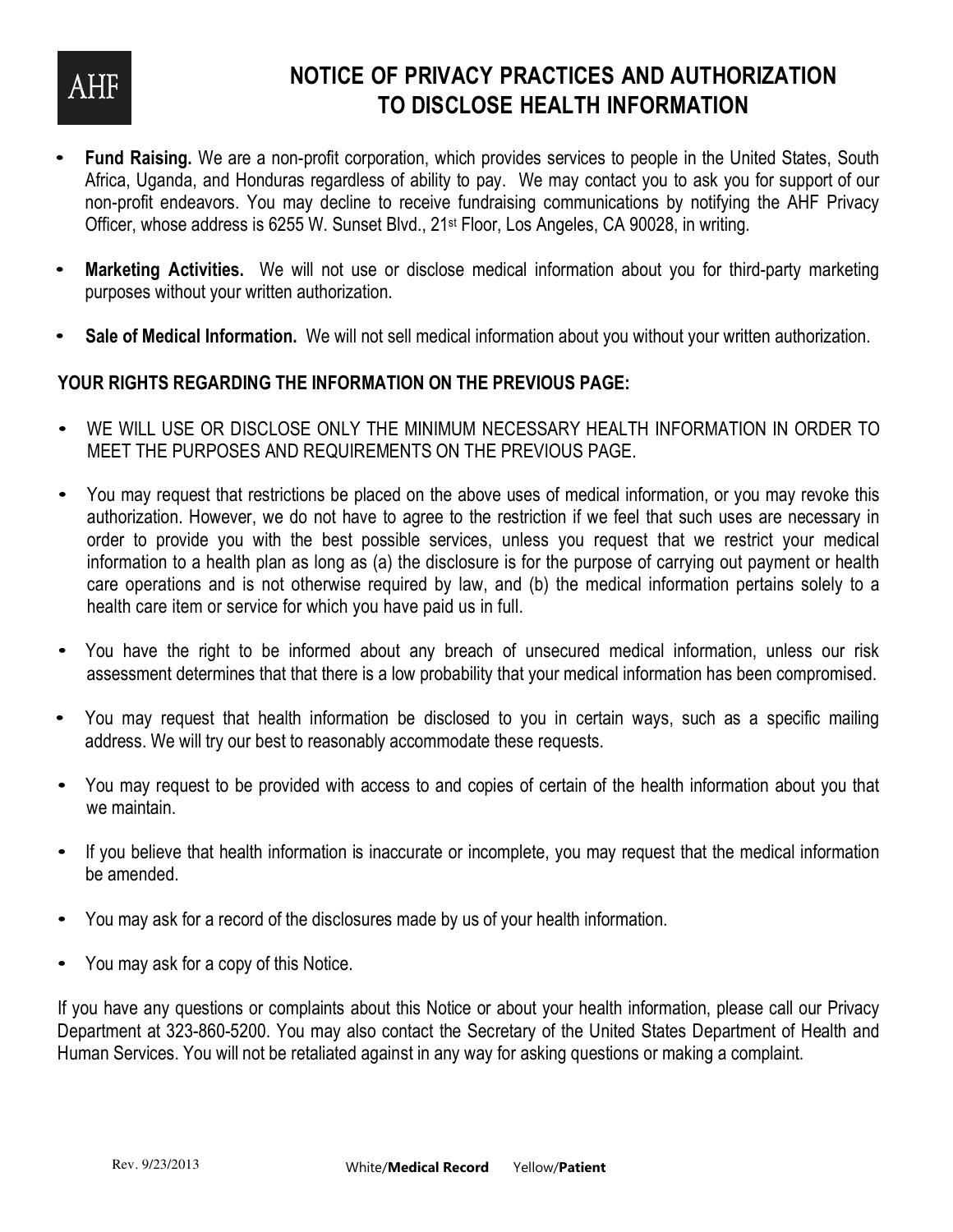

# NOTICE OF PRIVACY PRACTICES AND AUTHORIZATION TO DISCLOSE HEALTH INFORMATION

The effective date of this Notice is \_\_\_\_\_\_\_\_\_\_\_\_\_\_\_\_, and lasts for as long as you are a client of AHF

ACCEPTANCE: I certify that I have read, understand, and agree to the terms of this Notice, and authorize the release of the above information

Dated: By:

Print Name

If client declines to sign, Staff sign here: <u>example and set of the state of the state of the state of the state of</u>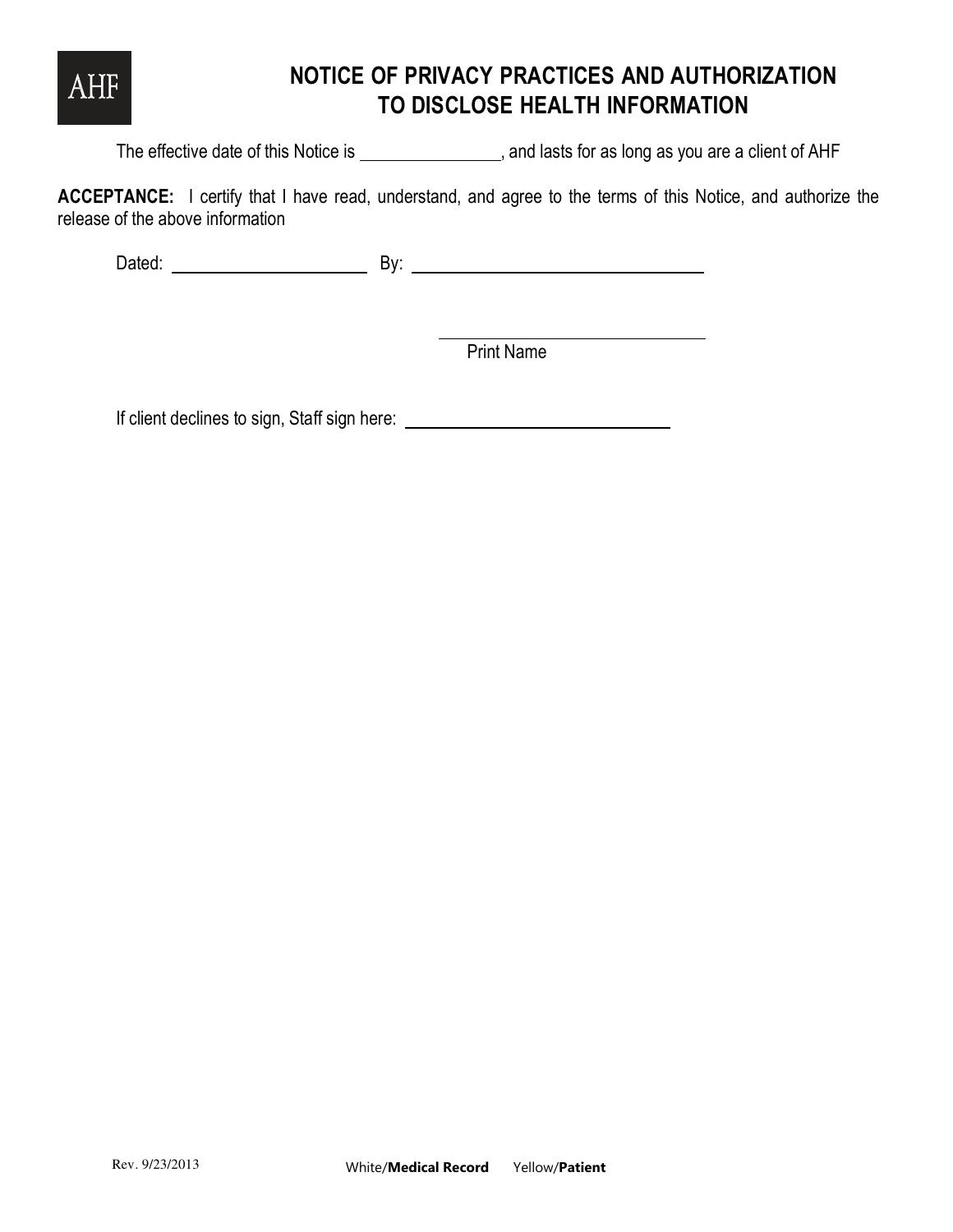

# **Notificación de Prácticas de privacidad**

Fecha de entrada en vigencia: 23 de septiembre de 2013

### *Esta notificación describe cómo se puede usar y divulgar su información de salud y cómo puede obtener acceso a esta información. Revísela atentamente.*

### **Quién cumplirá esta notificación**

Las farmacias de AIDS Healthcare Foundation cumplirán con esta notificación. Las farmacias AHF forman parte de un grupo afiliado de compañías que abarcan AHF Healthcare Centers, AIDS Healthcare Foundation MCO of Florida, Inc., y AIDS Healthcare Foundation Disease Management of Florida, Inc., que se considera una entidad única para usar y divulgar su información de salud. Usamos el término "AHF," "nosotros" "nos" y "nuestro" en esta notificación para hacer referencia a este grupo.

# **Nuestro Compromiso y Nuestras Responsabilidades en relación con su información médica**

En el curso de brindar atención de salud, recaudamos información de salud protegida ("PHI") de pacientes y otras fuentes, incluso otros proveedores de atención de salud. PHI es información sobre usted, incluso identificadores, como su nombre y su número de seguro social y está relacionado con su salud pasada, presente y futura, su provisión de atención de salud o los pagos para la atención de salud. A los fines de simplicidad, en toda esta notificación, usaremos el término "información médica" en lugar de "PHI", pero los dos términos tendrán el mismo significado.

Sabemos que su información y su salud es un tema personal. Estamos comprometidos a proteger su información de salud. Divulgaremos información a otros, aparte de usted, solo cuando esté permitido según las leyes federales o estatales. En algunas circunstancias, la ley nos permite usar y divulgar su información médica sin su permiso expreso, conforme se describe en esta notificación. En todas las demás circunstancias, obtendremos su autorización escrita antes de usar o divulgar su información médica.

Por ley estamos obligados a:

- Asegurarnos de que la información de salud que lo identifica se mantenga privada (con determinadas excepciones);
- Informarle sobre sus derechos y sus deberes legales en relación con su información médica; y
- Cumplir con los términos de la Notificación de Prácticas de Privacidad que están actualmente vigentes.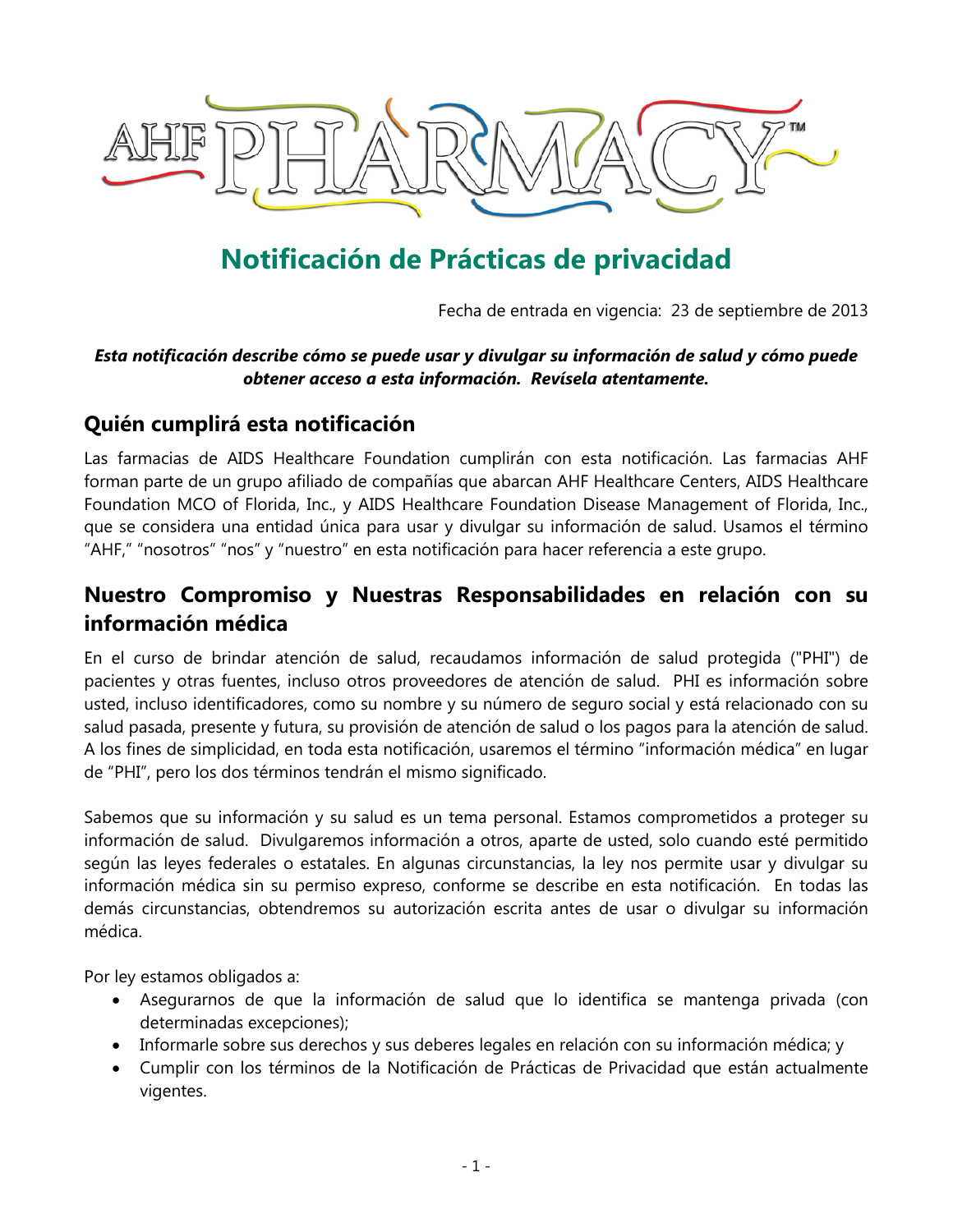# **Cómo podemos usar y divulgar su información médica**

### *Divulgación a su pedido*

Podemos divulgar información cuando sea solicitado por usted. Podemos solicitar que presente un pedido por escrito con el uso de un formulario AHF.

#### *Para tratamiento*

Podemos usar su información médica para ofrecerle productos o servicios farmacéuticos, por ejemplo, para proponer medicamentos. Podemos comunicarnos con usted para proporcionarle servicios relativos al tratamiento, como recordatorios de recargas o para informarle acerca de las alternativas de tratamiento (como, genéricos) u otros servicios o beneficios relativos a la salud, incluso aquellos ofrecidos por AHF, que pueden ser de su interés. Podemos divulgar su información a otros proveedores de salud para los fines del tratamiento.

#### *Para pago*

Podemos usar su información médica para recibir pagos por sus productos y servicios ofrecidos a usted. Por ejemplo, podemos comunicarnos con su asegurador, pagador u otro agente y compartir su información médica para determinar si pagarán por su receta.

#### *Para Operaciones de atención médica*

Podemos usar o divulgar su información médica para nuestras operaciones de atención de salud. Por ejemplo, podemos usar su información para controlar la calidad de sus servicios de farmacia y para la capacitación de nuestro personal de farmacia.

### *Actividades de Recaudación de Fondos*

Podemos usar su información médica o divulgar esa información a un socio o a una fundación comercial con el fin de recaudar dinero para nuestras actividades de beneficencia. Solo divulgaremos información demográfica y las fechas en las que recibió tratamiento o servicios. Si no desea ser contactado sobre estos esfuerzos de recaudación de fondos, notifique a nuestro Funcionario de Privacidad por escrito (ver a continuación para información de contacto).

#### *Actividades de Marketing o Comercialización*

No usaremos ni divulgaremos su información médica para fines de comercialización a terceros sin su autorización escrita.

#### *Venta de Información Médica*

No venderemos su información médica sin su autorización escrita y la autorización escrita debe reconocer que recibiremos compensación por la información médica.

#### *Socios comerciales*

Podemos contratar socios comerciales para realizar determinadas funciones o actividades en nuestro nombre, como pagos y operaciones de atención de salud. Estos socios comerciales deben acordar proteger su información médica.

#### *Personas implicadas en su atención o pago de su atención*

Podemos divulgar su información médica a un amigo o familiar implicado en su atención médica. Si no autorizó esto previamente por escrito y no está presente o no tiene la capacidad para tomar decisiones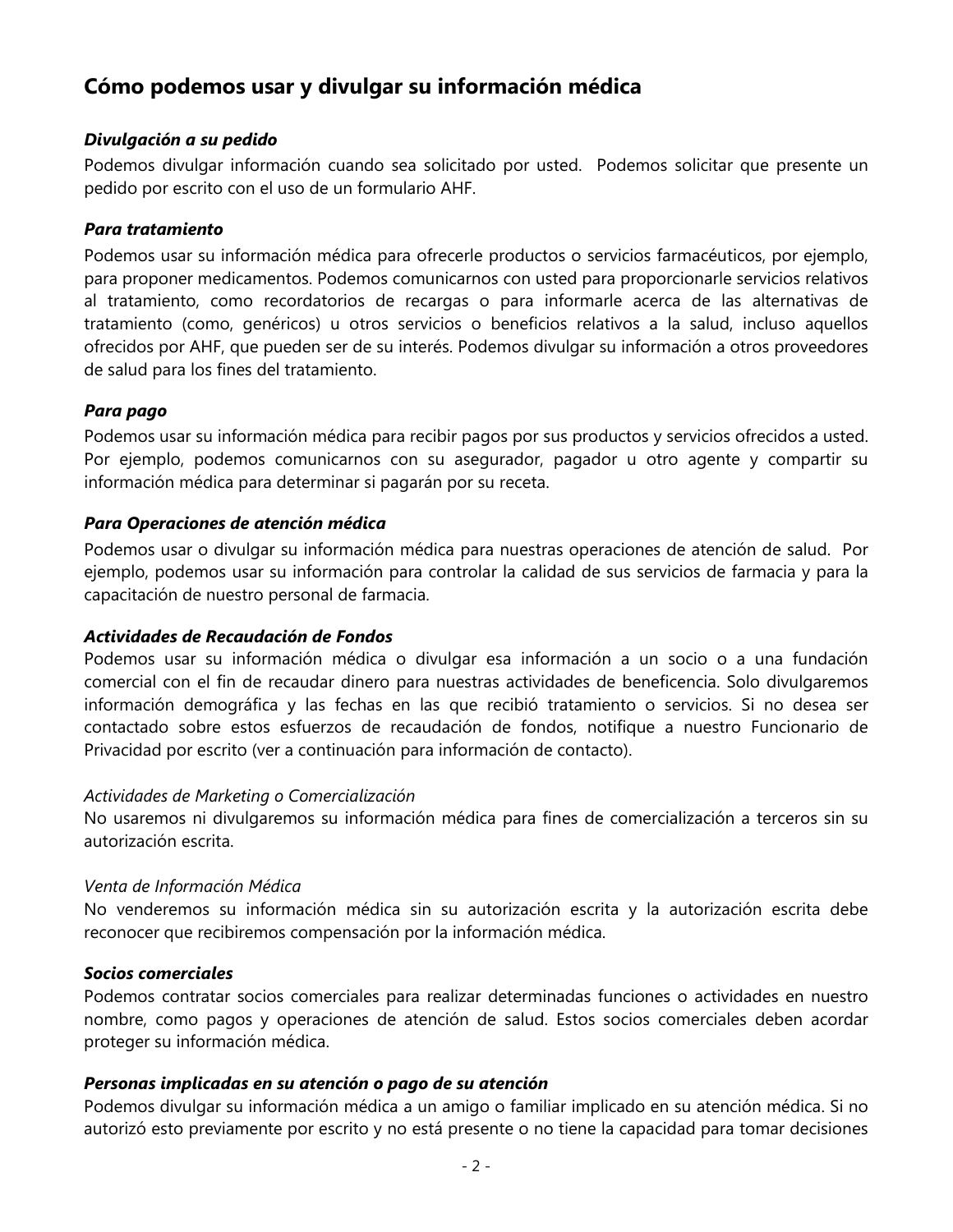para consentir a la divulgación a un amigo o familiar, usaremos nuestro criterio profesional para determinar si es de su interés divulgar su información médica. Por ejemplo, podemos permitir a alguien retirar una receta para usted. También podemos brindar información a alguien que ayude en el pago de su atención.

### *Investigación*

En algunas circunstancias, podemos usar y divulgar su información médica para fines de investigación. No obstante, todos los proyectos de investigación están sujetos a un proceso de aprobación especial y a protocolos para proteger su privacidad.

### *Conforme sea obligatorio por ley*

Divulgaremos su información médica cuando así lo soliciten las leyes federales, estatales o locales.

### *Para evitar una amenaza grave para la salud o la seguridad*

Podemos usar y divulgar su información médica cuando sea necesario para evitar una amenaza grave a su salud y seguridad o la salud y seguridad del público u otra persona. No obstante, cualquier divulgación solo sería a alguien que pueda ayudar a evitar o disminuir la amenaza.

# **Situaciones especiales**

### *Donación de órganos y tejidos*

Podemos divulgar información médica a organizaciones que manejan adquisición de órganos u órganos, trasplante de tejidos u ojos o a un banco de donación de órganos, conforme sea necesario para facilitar la donación y el trasplante de tejidos y órganos.

### *Militares y Veteranos*

Si es miembro de las fuerzas armadas, podemos divulgar su información médica conforme sea necesario por las autoridades de comando militar. También podemos divulgar información de salud sobre el personal militar extranjero a las autoridades militares extranjeras correspondientes.

### *Compensación del trabajador*

Podemos divulgar su información médica para programas de compensación de trabajadores o similares. Estos programas proveen beneficios para lesiones o enfermedades relacionadas con el trabajo.

### *Actividades de Salud Pública*

Podemos divulgar su información médica para las actividades de salud pública. Estas actividades en general incluyen lo siguiente:

- Evitar o controlar enfermedad, lesión o discapacidad;
- Informar reacciones a medicamentos o problemas con productos;
- Informar a las personas las revocaciones de productos usados;
- Notificar a la persona que ha estado expuesta a una enfermedad o pueda estar en riesgo de contraer o diseminar una enfermedad o condición;
- Notificar a la autoridad gubernamental adecuada si creemos que un paciente ha sido víctima de abuso, negligencia o violencia doméstica.

### *Actividades de Supervisión de Salud*

Podemos divulgar su información médica a una agencia de supervisión de salud para las actividades autorizadas por ley. Estas actividades de supervisión incluyen, por ejemplo, auditorías, investigaciones,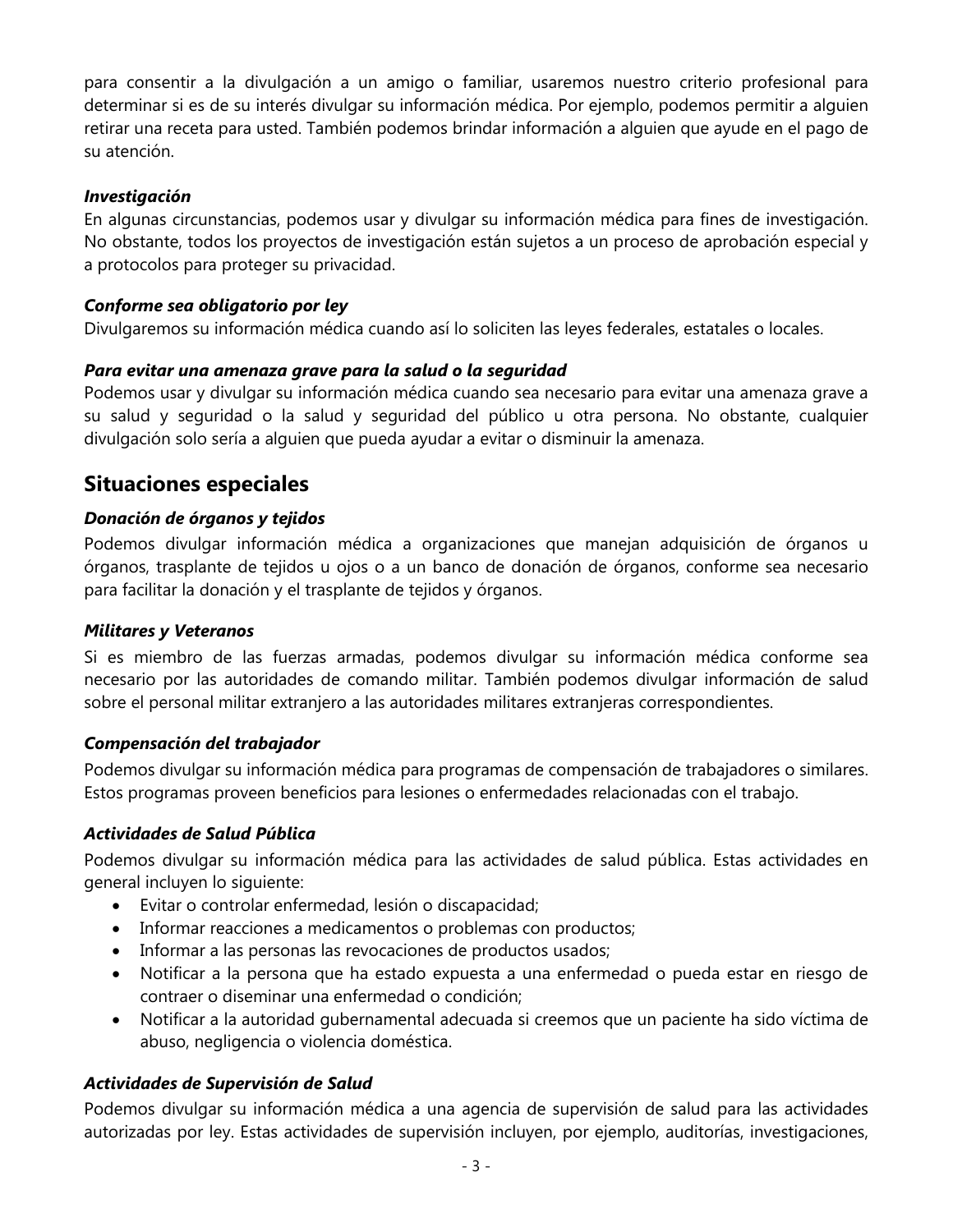inspecciones, y autorización. Estas actividades son necesarias para que el gobierno controle el sistema de atención de salud, los programas gubernamentales y el cumplimiento de las leyes de derecho civil.

### *Demandas y Controversias*

Si participa en una demanda o controversia, podemos divulgar su información médica como respuesta a un tribunal o a una orden administrativa. También podemos divulgar su información médica en respuesta a una citación, solicitud de descubrimiento u otro proceso lícito por alguien implicado en la controversia, pero solo si los esfuerzos se realizaron para contarle sobre la solicitud (que puede incluir una notificación escrita a usted o a su abogado) o para obtener una orden que proteja la información solicitada.

### *Cumplimiento de las leyes*

Podemos divulgar su información médica si así lo solicita un funcionario de cumplimiento de la ley, incluso:

- Como respuesta a una orden del tribunal, citación, garantía, notificación o proceso similar;
- Para identificar o ubicar a una persona sospechosa, fugitiva, testigo material o desaparecido;
- Sobre la víctima de un delito, si bajo determinadas circunstancias limitadas, no podemos obtener el acuerdo de la persona;
- Sobre el fallecimiento que creemos puede ser el resultado de una conducta delictiva;
- Sobre la conducta penal en la farmacia; y
- En situaciones de emergencia para informar sobre un delito; la ubicación del delito o las víctimas; o la identidad, descripción o ubicación de la persona que cometió el delito.

### *Forenses, Examinadores de Salud y Directores Funerarios*

Podemos divulgar su información médica a un forense o examinador médico. Esto puede ser necesario para, por ejemplo, identificar a una persona fallecida o determinar la causa de un fallecimiento. También podemos divulgar la información médica sobre los miembros a directores funerarios, conforme sea necesario para realizar sus deberes.

### *Actividades de Seguridad Nacional e Inteligencia*

Podemos divulgar su información médica a funcionarios federales autorizados para actividades de inteligencia, contrainteligencia y otras actividades de seguridad nacional autorizadas por ley.

### *Servicios de protección para el presidente y Otros*

Podemos divulgar su información médica a funcionarios federales autorizados, a fin de ofrecer protección al presidente, otras personas autorizadas o jefes de estado extranjeros o para conducir investigaciones especiales.

### *Institución Correccional*

Si es un recluso de una institución correccional o está bajo la custodia de un funcionario de cumplimiento de la ley, podemos divulgar su información médica a la institución correccional o al funcionario de aplicación de la ley. Esta divulgación será necesaria, por ejemplo, (1) para que la institución le proporcione atención médica; (2) para proteger su salud y seguridad o la salud y seguridad de otros; o (3) para la salud y seguridad de la institución correccional.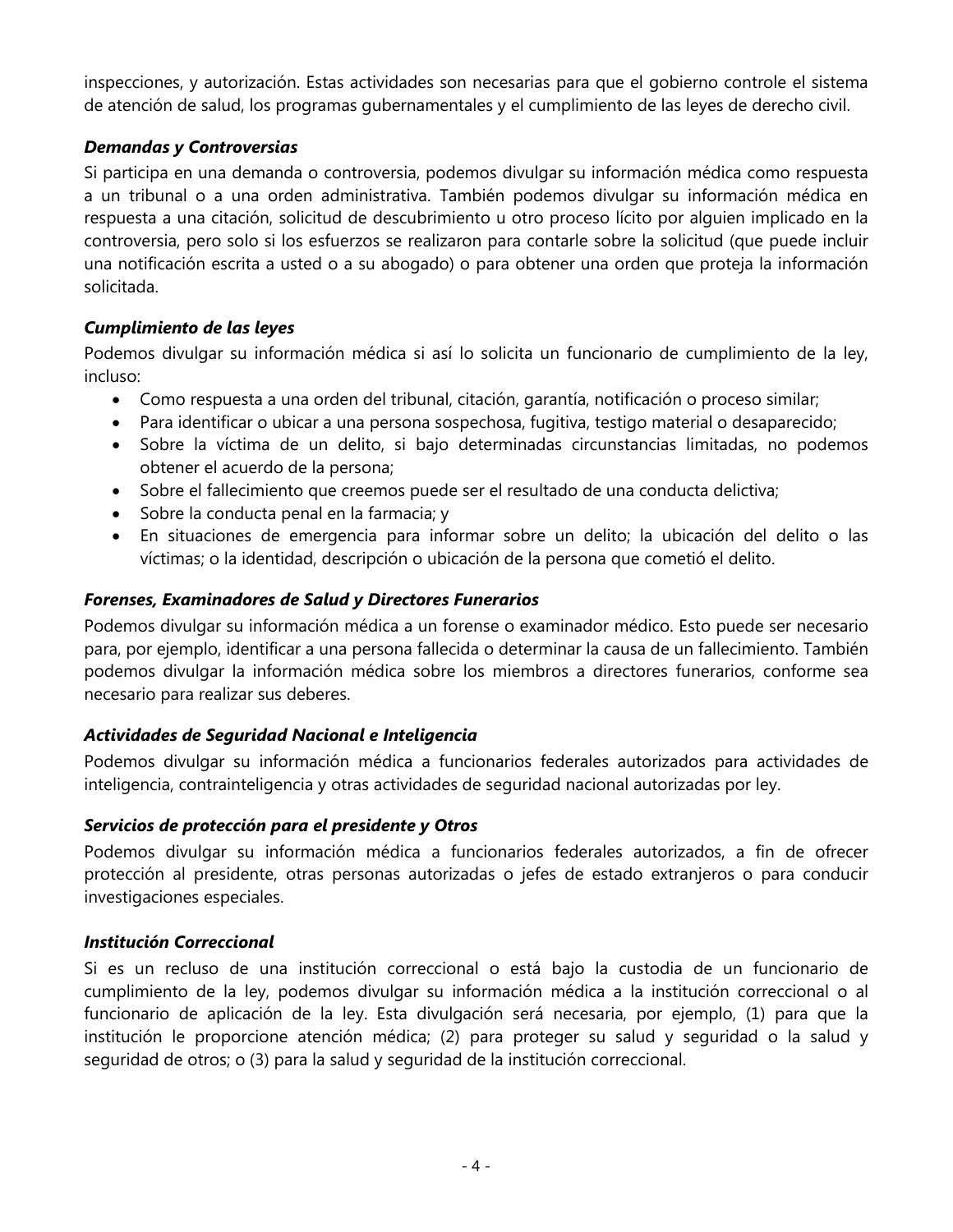### *Equipos de Personal Multidisciplinario*

Podemos divulgar la información médica a equipos de personal multidisciplinario relativa a la prevención, identificación, gestión o tratamiento de un niño abusado y los padres del niño o abuso y negligencia de mayores.

### *Categorías especiales de Información*

En algunas circunstancias, su información de salud estará sujeta a restricciones que pueden limitar o excluir algunos usos o divulgaciones descritos en esta notificación. Por ejemplo, existen restricciones especiales sobre el uso o la divulgación de determinadas categorías de información, por ejemplo*.,* pruebas de VIH o tratamiento de condiciones mentales de salud o abuso de drogas o alcohol. En algunos estados, como California, existen leyes de privacidad de paciente adicionales, las cuales cumpliremos. (Consulte el apéndice). Asimismo, los programas de beneficio de salud gubernamental, como Medi-Cal en California también pueden limitar la divulgación de información de beneficiario para los fines no relacionados con el programa.

# **Sus derechos referentes a su Información médica**

Tiene los siguientes derechos relativos a su información médica que tenemos.

### *Derecho de Inspección y Copia*

En general, tiene derecho a inspeccionar y copiar su información médica. Usualmente, esto incluye los registros médicos y de facturación, pero no incluyen la información de salud mental u otra información que pueda estar retenida por ley.

A fin de inspeccionar y copiar la información médica que usamos para tomar las decisiones sobre usted, debe presentar su solicitud por escrito a nuestro Funcionario de Privacidad (ver a continuación para información de contacto). Si solicita una copia de la información, podemos cobrarle un arancel por los costos de copiado, envío por correo u otros insumos asociados a su pedido.

Podemos rechazar su solicitud a inspeccionar y copiar en determinadas circunstancias limitadas. Si su acceso a la información médica es rechazado, puede solicitar la revisión de ese rechazo. Otro profesional de atención de salud autorizado elegido por AHF revisará su solicitud y su rechazo. La persona que realiza la revisión no será la persona que rechace su pedido. Cumpliremos con el resultado de la revisión.

### *Derecho a enmienda*

Si considera que la información médica que tenemos sobre usted es incorrecta o está incompleta, podemos solicitarle que enmiende esa información. Tiene derecho a solicitar una enmienda por todo el tiempo que la información sea guardada por o para AHF.

Para solicitar una enmienda, su solicitud debe presentarse por escrito y ser dirigida a nuestro Funcionario de Privacidad (ver a continuación para información de contacto). Asimismo, debe ofrecer un motivo que respalde su solicitud.

Podemos rechazar su solicitud de enmienda si no está por escrito o no incluye el motivo para respaldar su solicitud. Además, podemos rechazar su solicitud si nos solicita enmendar información que:

- No fue creada por nosotros, a menos que la persona o la entidad que creó la información no esté más disponible para realizar la enmienda;
- No forma parte de la información médica mantenida por o para AHF;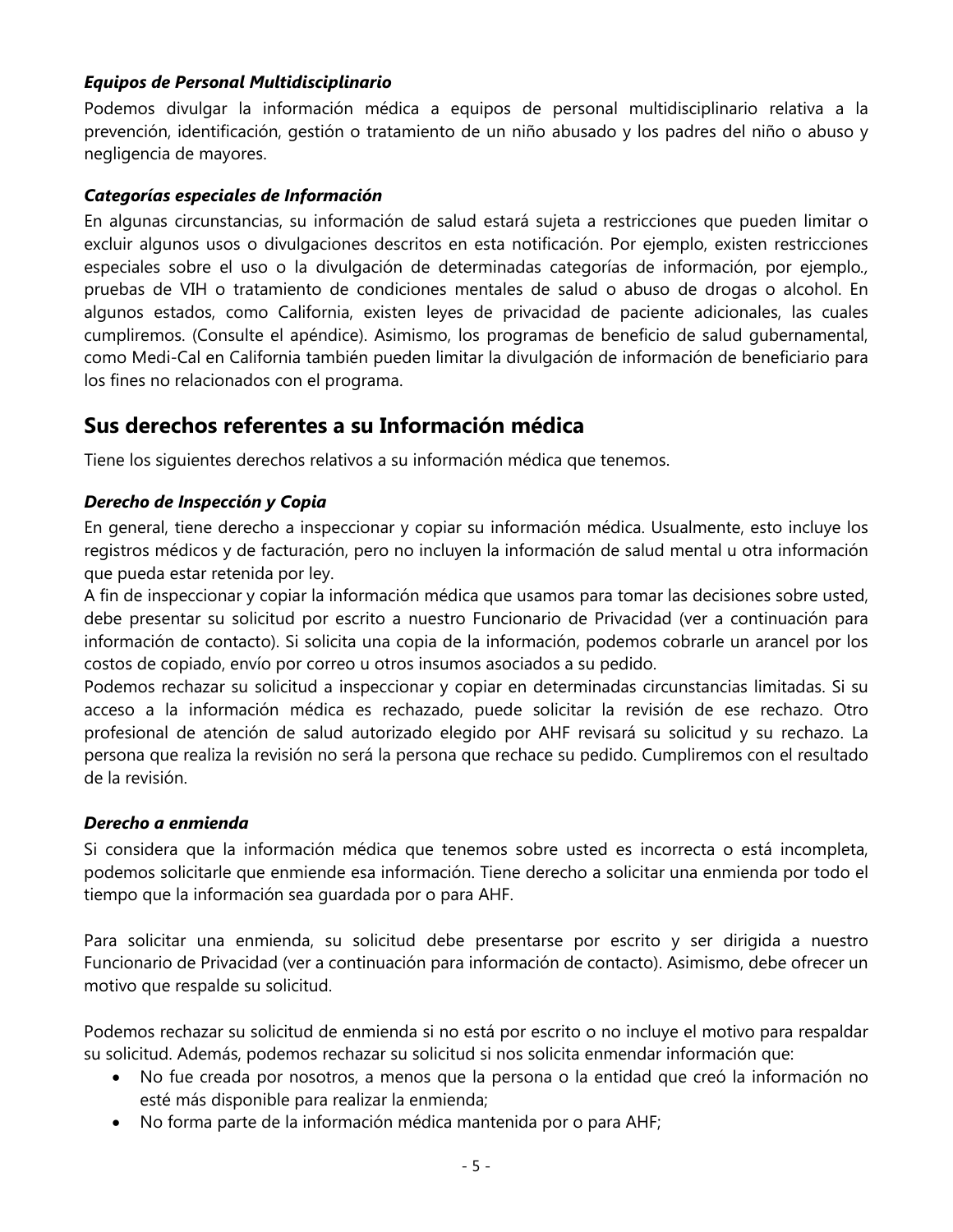- No forma parte de la información que podría permitirse para inspeccionar y copiar; o
- Es precisa y completa.

Incluso si rechazamos su solicitud de enmienda, tiene derecho a presentar un apéndice escrito, que no supere las 250 palabras, en relación con cualquier artículo o afirmación en su registro que considere es incompleto o incorrecto. Si señala claramente por escrito que desea que el apéndice forme parte de su registro médico, lo agregaremos a su registro e incluiremos siempre que hagamos una divulgación del artículo o una afirmación que considere es incompleta o incorrecta.

### *Derecho a estar informado sobre violación de información médica*

Tiene derecho a estar informado sobre cualquier violación de información médica no asegurada, a menos que nuestra evaluación de riesgo determine que existe una baja probabilidad de que su información médica haya estado comprometida.

### *Derecho a un Registro de Divulgaciones*

Tiene derecho a solicitar un "registro de divulgaciones". Esto es una lista de las divulgaciones que hacemos de su información médica, aparte de nuestros propios usos para tratamiento, pago y operaciones de atención de salud (conforme esas funciones se describen anteriormente) y con algunas otras excepciones provistas por ley.

Para solicitar una lista o un registro de divulgaciones, debe presentar su solicitud por escrito a nuestro Funcionario de Privacidad (consulte a continuación para la información de contacto). Su solicitud debe indicar un período de tiempo, que no puede ser superior a seis años y no debe incluir las fechas previas al 14 de abril de 2003. Su solicitud debe indicar la forma en que desea la lista (por ejemplo, en papel o en forma electrónica). La primera lista que solicite en el plazo de un período de 12 meses será gratuita. Para las listas adicionales, podemos cobrarle los costos de proporcionar la lista. Le notificaremos el costo implicado y puede elegir retirar o modificar su pedido en ese momento, antes de incurrir en costos.

### *Derecho a solicitar restricciones*

Tiene derecho a solicitar una restricción o limitación de la información médica que usamos o divulgamos sobre usted para tratamiento, pago u operaciones de atención de salud. También tiene derecho a solicitar una restricción o limitación sobre la divulgación de su información médica a alguien implicado en su atención o pago de su atención, como un familiar o amigo. Por ejemplo, puede solicitar que no usemos ni divulguemos su información sobre una cirugía a la cual se sometió.

*No estamos obligados a acordar a su solicitud, a menos que nos solicite que limitemos su información médica a un plan de salud, siempre que (a) la divulgación sea para los fines de realizar un pago u operaciones de atención de salud y no sea, de otra manera, obligatoria por ley y (b) la información médica corresponda exclusivamente a un asunto o servicio de atención médica para el cual nos pagó por completo.* Si acordamos con su restricción solicitada, cumpliremos con su solicitud, a menos que la información sea necesaria para ofrecerle un tratamiento de emergencia.

Para solicitar restricciones, debe presentar su solicitud por escrito a nuestro Funcionario de Privacidad (consulte a continuación para la información de contacto). En su solicitud, debe indicarnos (1) cuál es la información que desea limitemos; (2) si desea que limitemos o usemos, o divulguemos o ambas; y (3) a quién desea se apliquen los límites, por ejemplo, divulgaciones a su cónyuge.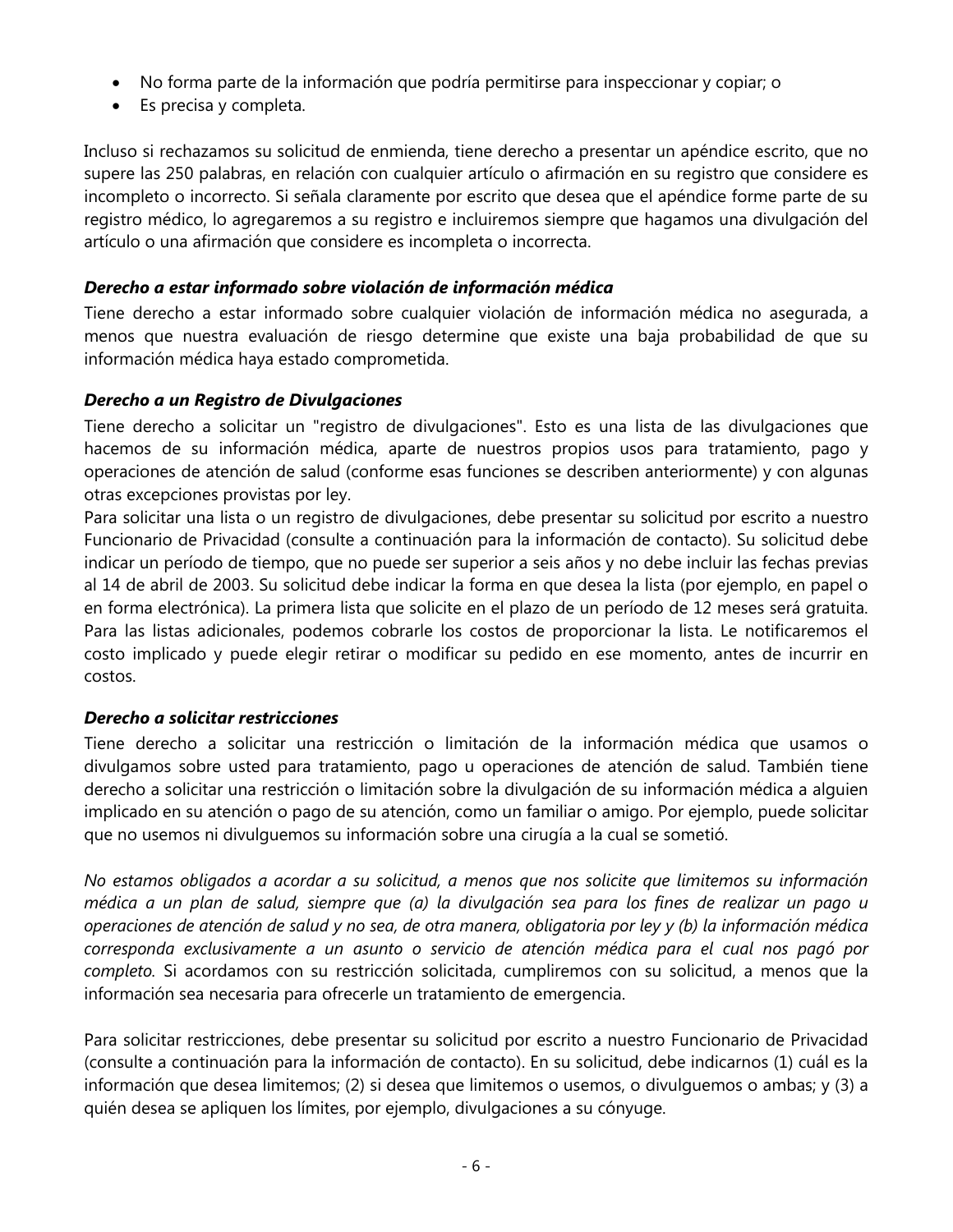### *Derecho a Solicitar comunicaciones confidenciales*

Tiene derecho a solicitar que nos comuniquemos con usted sobre los asuntos médicos de determinada manera o en un determinado lugar. Por ejemplo, puede solicitar que solo nos comuniquemos con usted a su trabajo o por correo postal.

Para solicitar comunicaciones confidenciales, debe presentar su solicitud por escrito a nuestro Funcionario de Privacidad (consulte a continuación para la información de contacto). No le preguntaremos el motivo de su solicitud. Acomodaremos todos los pedidos razonables. Su solicitud debe especificar cómo y dónde desea ser contactado.

### *Derecho a una Copia impresa de esta Notificación*

Tiene derecho a recibir una copia impresa de esta notificación. Puede solicitarnos que le presentemos una copia de esta notificación en cualquier momento. Incluso si acordó recibir esta notificación en forma electrónica, todavía está autorizado a recibir una copia impresa de esta notificación. Para obtener una copia impresa de esta notificación, comuníquese con nuestro Funcionario de Privacidad (vea a continuación para la información de contacto).

### **Cambios a esta notificación**

Nos reservamos el derecho a modificar esta notificación en cualquier momento. Nos reservamos el derecho de poner en vigencia la notificación modificada o revisada de información médica que ya tenemos sobre usted al igual que la información que recibamos en el futuro. Si hacemos un cambio importante a esta notificación, se lo enviaremos o estará disponible en nuestro sitio en Internet. Asimismo, puede obtener una copia de nuestra notificación actual en cualquier momento si se comunica con nuestro Funcionario de Privacidad (ver abajo para información de contacto).

La notificación incluirá la fecha vigente en la primera página, en el margen superior derecho.

### **Inquietudes sobre nuestro uso de su Información médica**

Si considera que sus derechos a la privacidad fueron violados, puede presentar un reclamo en nuestro oficina o a la Secretaría del Departamento de Salud y Servicios Humanos. Para presentar un reclamo, comuníquese con nuestro Funcionario de Privacidad (ver abajo para la información de contacto). Todos los reclamos o demandas deben presentarse por escrito. *No será penalizado por presentar un reclamo.*

### **Otros usos de Información médica**

Otros usos y divulgaciones de su información médica no contemplados en esta notificación ni en las leyes que apliquen se realizarán solo con su permiso escrito. Si nos autoriza a usar o divulgar su información de salud, puede revocar ese permiso por escrito en cualquier momento. Si revoca su permiso, esto detendrá todo uso o divulgación posterior de su información médica para los fines contemplados por su autorización escrita, excepto si nosotros u otros ya actuaron basados en su permiso. Comprende que no podemos retirar las divulgaciones ya presentadas con su permiso y que las debemos retener para nuestros registros de la atención proporcionada.

Si tiene dudas sobre esta notificación, comuníquese con nosotros:

Funcionario de Privacidad AHF 6255 W. Sunset Boulevard, Piso 21 Los Ángeles, CA 90028 (323) 860-5200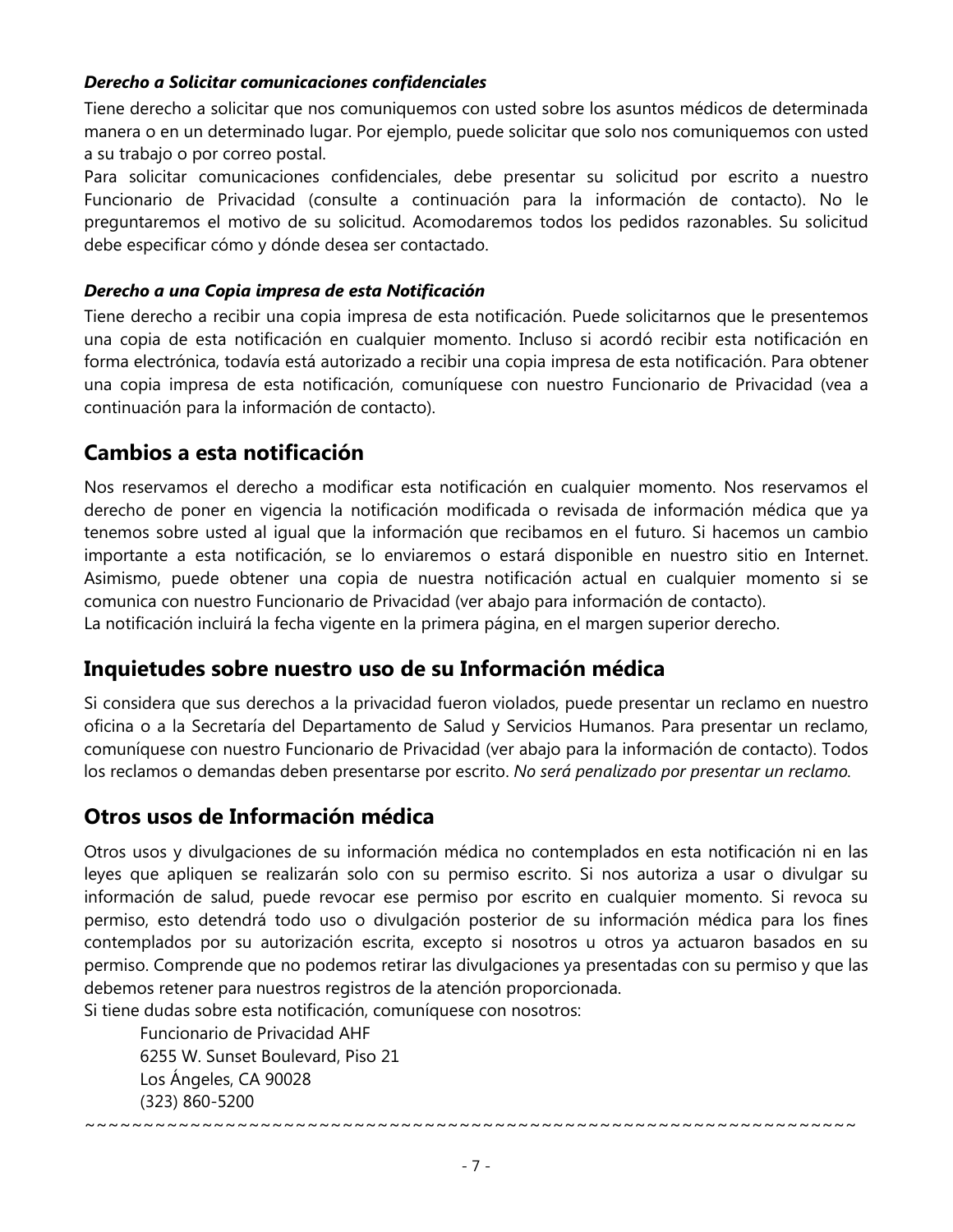Acuse de recibo de la Notificación de las Prácticas de Privacidad de AHF

Yo \_\_\_\_\_\_\_\_\_\_\_\_\_\_\_\_\_\_\_\_\_\_\_\_\_\_\_ (nombre impreso) recibí la Notificación de las Prácticas de Privacidad de AHF.

Firma: \_\_\_\_\_\_\_\_\_\_\_\_\_\_\_\_\_\_\_\_\_\_\_\_\_\_\_\_\_\_\_\_\_\_ Fecha: \_\_\_\_\_\_\_\_\_\_\_\_\_\_\_

Separe y presente este acuse de recibo en su Farmacia AHF local o en la dirección especificada en la notificación.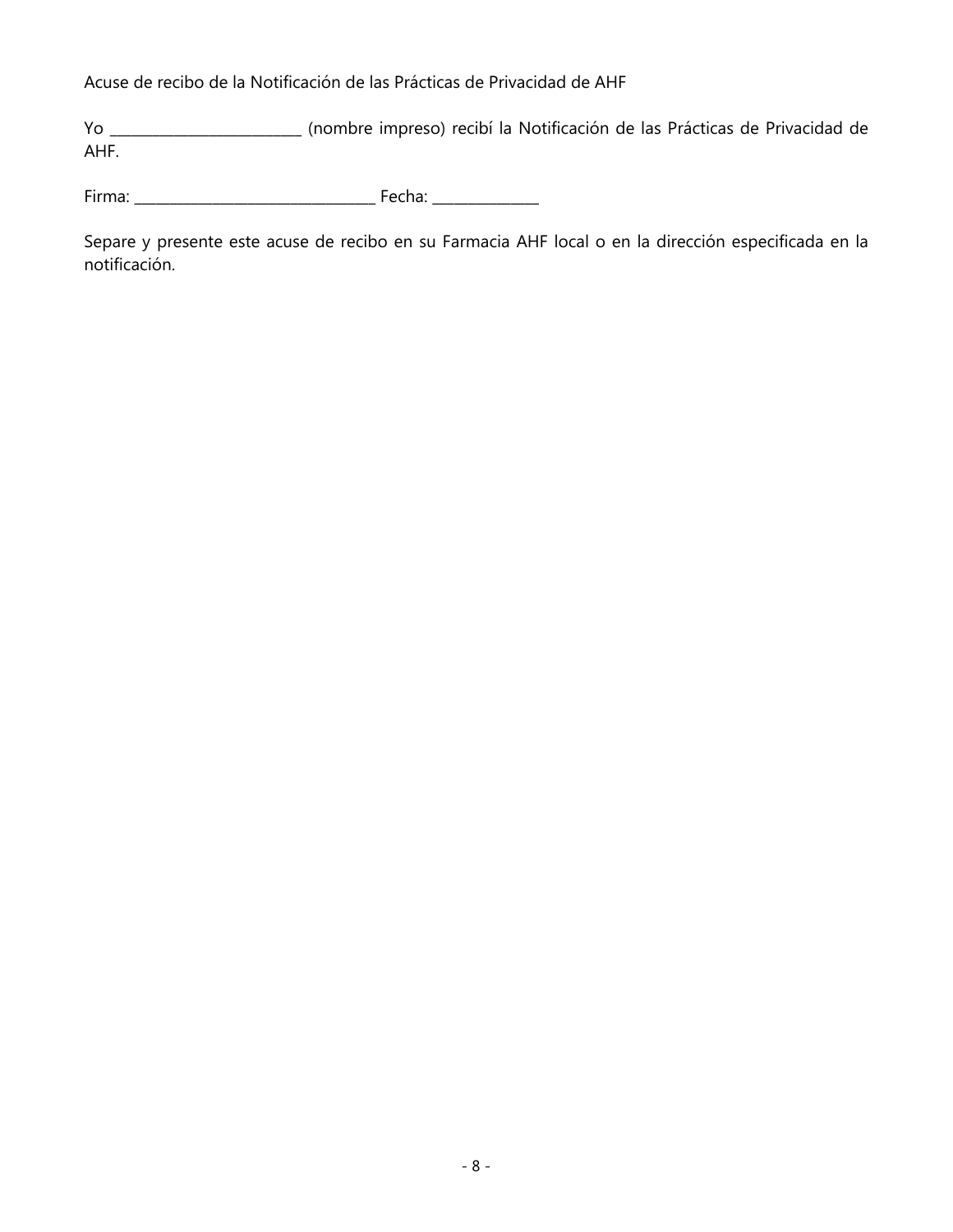

# Notice of Privacy Practices

Effective Date: September 23, 2013

### This notice describes how medical information about you may be used and disclosed and how you can get access to this information. Please review it carefully.

If you have any questions about this notice, please contact Member Services at telephone number listed on the back of your member ID card.

# Who Will Follow this Notice

Positive Healthcare Partners (HMO SNP) is a Medicare health plan ("Plan") offered by AIDS Healthcare Foundation ("AHF"). This notice describes AHF's practices and that of:

- All departments, units, employees, staff, volunteers, and other personnel of AHF and its affiliates.
- All AHF affiliates including AHF Healthcare Centers, AHF MCO of Florida, Inc., AIDS Healthcare Foundation Disease Management of Florida, Inc. When we use the term "we," "us" and "our" in this notice, we are referring to AHF and these affiliates.

All the persons and organizations listed above may share medical information with each other for treatment, payment or health care operations purposes described in this notice or allowed by law.

# Our Pledge and Responsibilities Regarding Your Medical Information

We understand that information about you and your health is personal. We are committed to protecting medical information about you.

In the course of providing health care, we collect protected health information ("PHI") from members and patients and other sources, including other health care providers. PHI includes identifiers such as your name, Social Security number, or other information that reveals who you are. For example, your medical record is PHI because it includes your name and other identifying information. For simplicity, throughout this notice, we will use the term "medical information" instead of "PHI," but the two terms will have the same meaning.

Your medical information may be used, for example, to provide health care services and customer services, evaluate benefits and claims, administer health care coverage, measure performance (utilization review), detect fraud and abuse, review the competence or qualifications of health care professionals, and fulfill legal and regulatory requirements. The types of medical information we collect and keep may include, for example:

- Hospital, medical, mental health and substance abuse records, X-ray reports, pharmacy records and appointment records;
- Information from member/patients, for example, through surveys, applications and other forms, and online communications; and
- Information about your relationship with AHF, such as medical services received and claims history.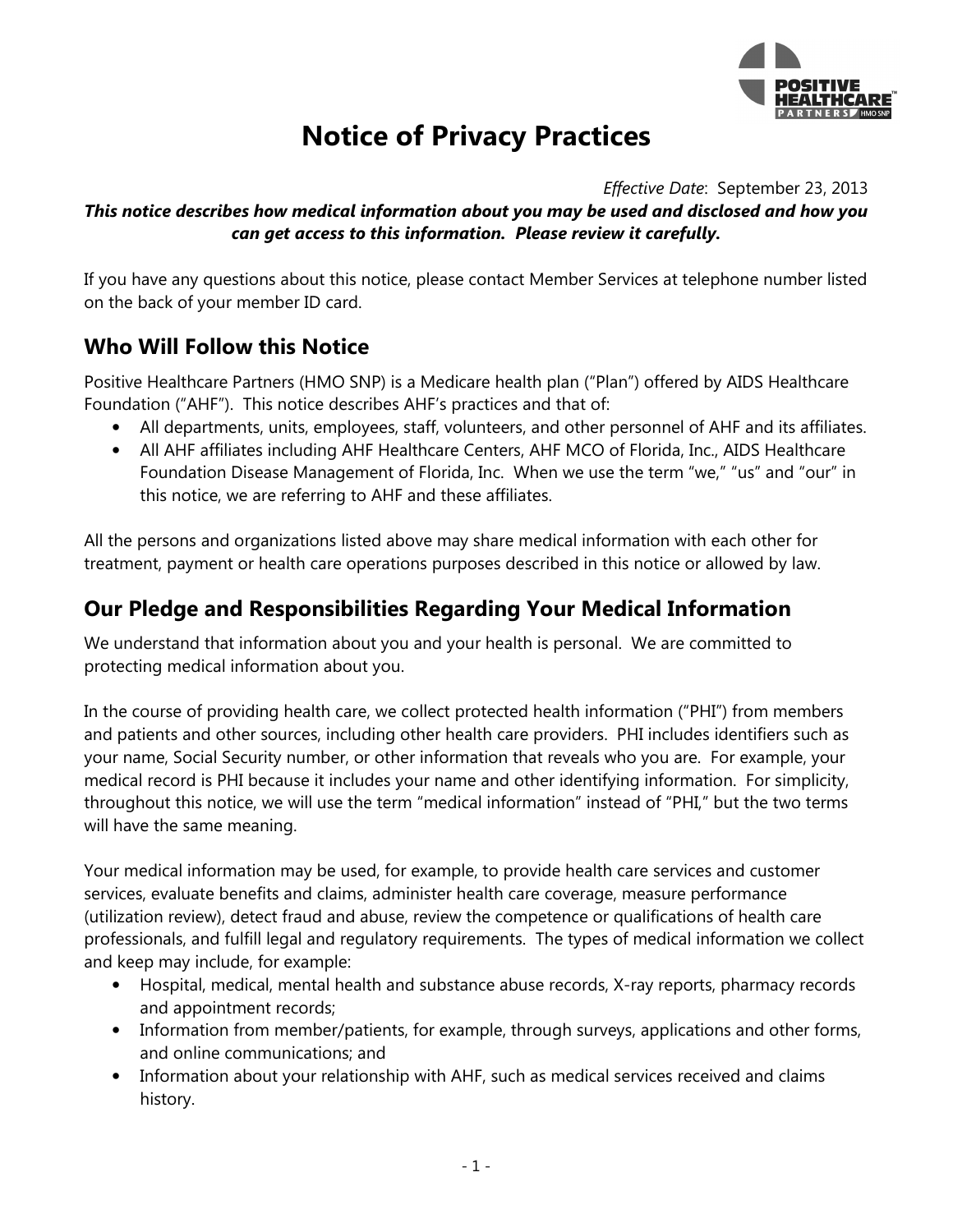Your personal doctor may have different policies or notices regarding the doctor's use and disclosure of your medical information created in the doctor's office or clinic.

We are required by law to:

- Make sure that medical information that identifies you is kept private (with certain exceptions);
- Tell you about your rights and our legal duties with respect to your medical information; and
- Follow the terms of the notice that is currently in effect.

# How We May Use and Disclose Medical Information about You

The following categories describe different ways that we use and disclose medical information. For each category of use or disclosure we will explain what we mean and try to give some examples. Not every use or disclosure in a category will be listed. However, all of the ways we are permitted to use and disclose information will fall within one of the categories.

### Disclosure at Your Request

We may disclose information when requested by you. We may ask that you make a request in writing using an AHF form.

### For Treatment

We may use medical information about you to provide you with medical treatment or services. We may disclose medical information about you to doctors, nurses, technicians, health care students, or other healthcare personnel who are involved in taking care of you. Our personnel will use and disclose your medical information in order to provide and coordinate the care and services you need: for example, prescriptions, X-rays, and lab work. If you need care from health care providers who are not part of the Plan's network, such as community resources to assist with your health care needs at home, we may disclose your medical information to them.

### For Payment

Your medical information may be needed to determine our responsibility to pay for, or to permit us to bill and collect payment for, treatment and health-related services that you receive. For example, we may have an obligation to pay for health care you receive from an outside provider. When you or the provider sends us the bill, we use and disclose your medical information to determine how much, if any, of the bill we are responsible for paying.

### For Health Care Operations

We may use and disclose medical information about you for health care operations. These uses and disclosures are necessary to run the Plan, and make sure that all of our members receive quality care. For example, we may use medical information to review your treatment and services and to evaluate the performance of our staff in helping you. We may use medical information to determine premiums and other costs of providing health care. We may also combine medical information about many members to decide what additional services the Plan should offer, what services are not needed, and whether certain new treatments are effective. We may also disclose information to doctors, nurses, technicians, medical students, and other personnel for review and learning purposes. We may also combine the medical information we have with medical information from other plans to compare how we are doing and see where we can make improvements in the care and services we offer. We may remove information that identifies you from this set of medical information so others may use it to study health care and health care delivery without learning who the specific patients are.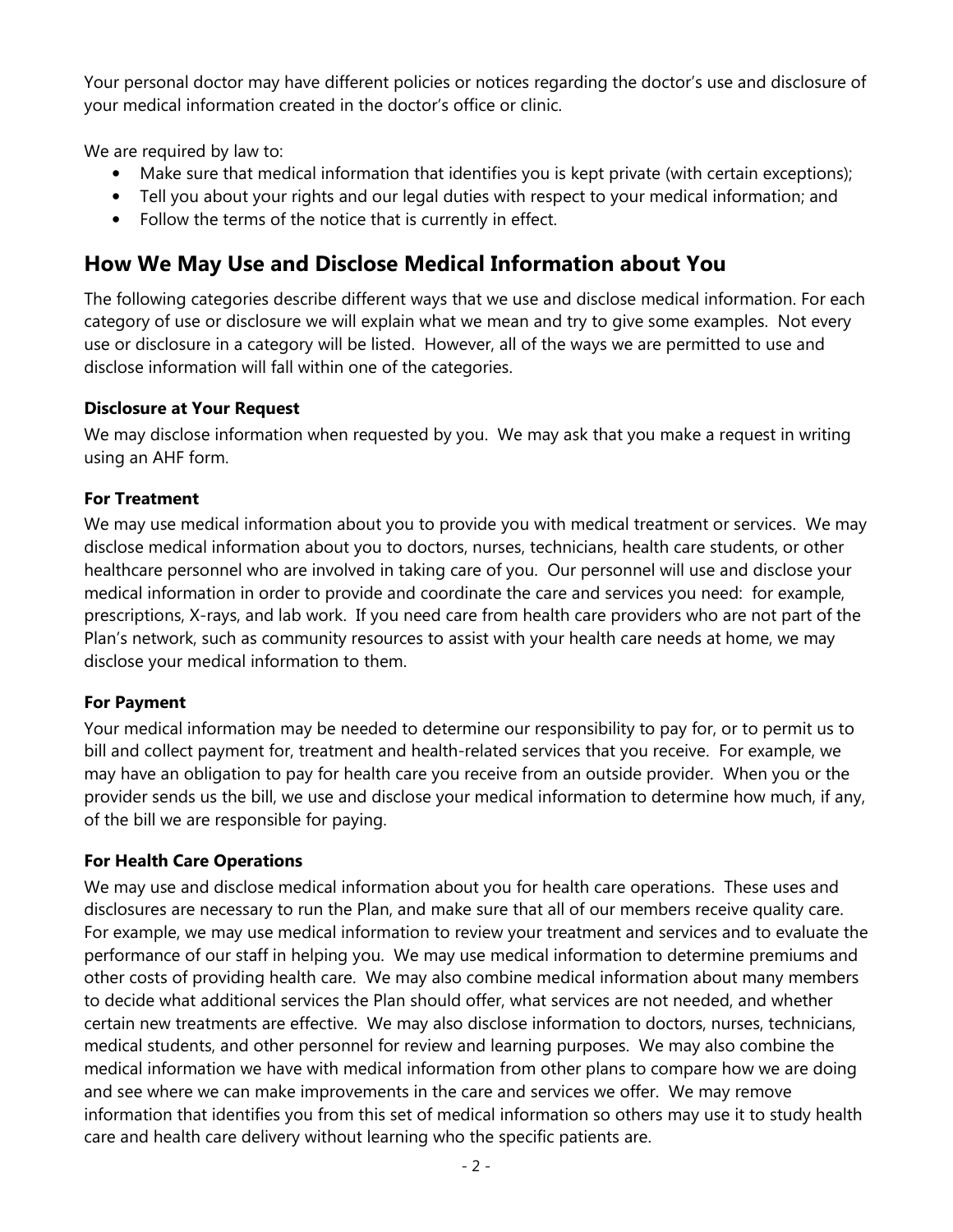### Appointment Reminders

We may use and disclose medical information to contact you as a reminder that you have an appointment for treatment or health care.

### Treatment Alternatives and Health-Related Products and Services

We may use and disclose medical information: (1) to tell you about treatment alternatives or other health-related benefits and services that may be of interest to you, including those provided by AHF or its affiliated organizations; (2) for your treatment; (3) for case management or care coordination, or (4) to direct or recommend alternative treatments, therapies, health care providers, or settings of care. For example, we may tell you about a new drug or procedure or about educational or health management activities.

### Psychotherapy Notes

We will not use or disclose your medical information with respect to psychotherapy notes without your written authorization, except for carrying out treatment, payment or health care operations by your mental health practitioner, to use in our own training programs, or to defend ourselves in a legal action by you.

### Fundraising Activities

We may use medical information about you, or disclose such information to a foundation or related charitable organization to contact you in an effort to raise money for our charitable activities. We only would release contact information, such as your name, address and phone number and the dates you received treatment or services through the Plan. If you do not want to be contacted about these fundraising efforts, you may decline to receive further fundraising communications by notifying Member Services in writing.

### Marketing Activities

We will not use or disclose medical information about you for third-party marketing purposes without your written authorization.

### Sale of Medical Information

We will not sell medical information about you without your written authorization, and the written authorization must acknowledge that we will receive remuneration for the medical information.

### Business Associates

We may contract with business associates to perform certain functions or activities on our behalf, such as payment and health care operations. These business associates must agree to safeguard your medical information.

### Individuals Involved in Your Care or Payment for Your Care

We may release medical information about you to a friend or family member who is involved in your medical care. If you have not previously authorized this in writing, and you are not present or lack the decision-making capacity to consent to a disclosure to a friend or family member, we will use our professional judgment to determine if it is in your interest to disclose your medical information. For example, we may allow someone to pick up a prescription for you. We may also give information to someone who helps pay for your care.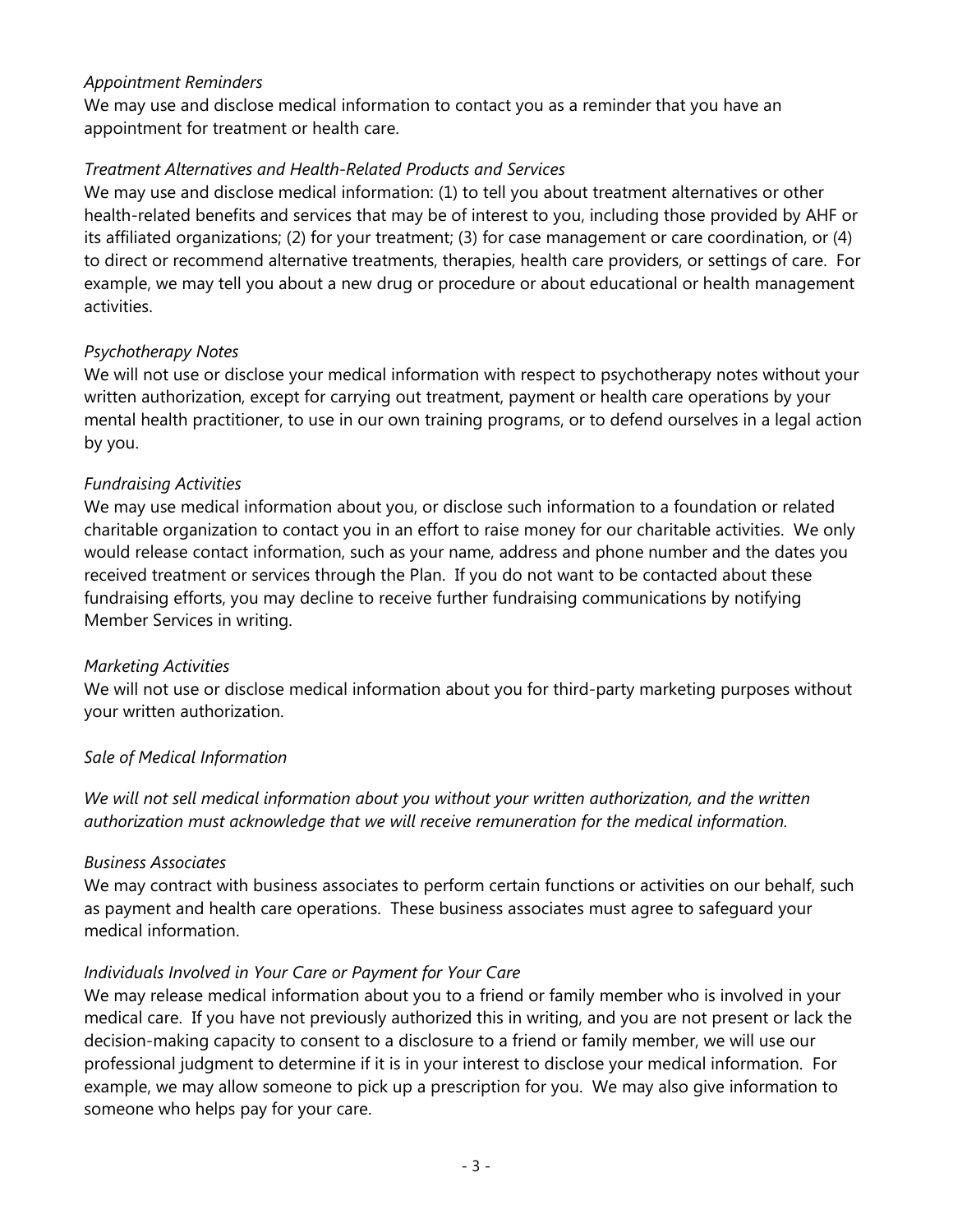In addition, we may disclose medical information about you to an entity assisting in a disaster relief effort so that your family can be notified about your condition, status and location. Also, if you are either unconscious or otherwise unable to communicate, we may attempt to contact someone we believe can make health care decisions for you (e.g., a family member or agent under a health care power of attorney).

### Facility Directories

If you are a patient staying at one of our facilities, we may create a directory that includes your name, room location, and your general condition. This information may be disclosed to a person who asks for you by name. In addition, we may provide your religious affiliation, if any, to clergy. You may object to the use or disclosure of some or all of this information. If you do, we will not disclose it to visitors and other members of the public.

### Research

Under certain circumstances, we may use and disclose medical information about you for research purposes. For example, a research project may involve comparing the health and recovery of all patients who received one medication to those who received another, for the same condition. All research projects, however, are subject to a special approval process. This process evaluates a proposed research project and its use of medical information, trying to balance the research needs with patients' need for privacy of their medical information. Before we use or disclose medical information for research, the project will have been approved through this research approval process, but we may, however, disclose medical information about you to people preparing to conduct a research project, for example, to help them look for patients with specific medical needs, as long as the medical information they review does not leave AHF.

### As Required By Law

We will disclose medical information about you when required to do so by federal, state or local law.

### To Avert a Serious Threat to Health or Safety

We may use and disclose medical information about you when necessary to prevent a serious threat to your health and safety or the health and safety of the public or another person. Any disclosure, however, would only be to someone able to help prevent the threat.

# Special Situations

### Organ and Tissue Donation

We may release medical information to organizations that handle organ procurement or organ, eye or tissue transplantation or to an organ donation bank, as necessary to facilitate organ or tissue donation and transplantation.

### Military and Veterans

If you are a member of the armed forces, we may release medical information about you as required by military command authorities. We may also release medical information about foreign military personnel to the appropriate foreign military authority.

### Workers' Compensation

We may release medical information about you for workers' compensation or similar programs. These programs provide benefits for work-related injuries or illness.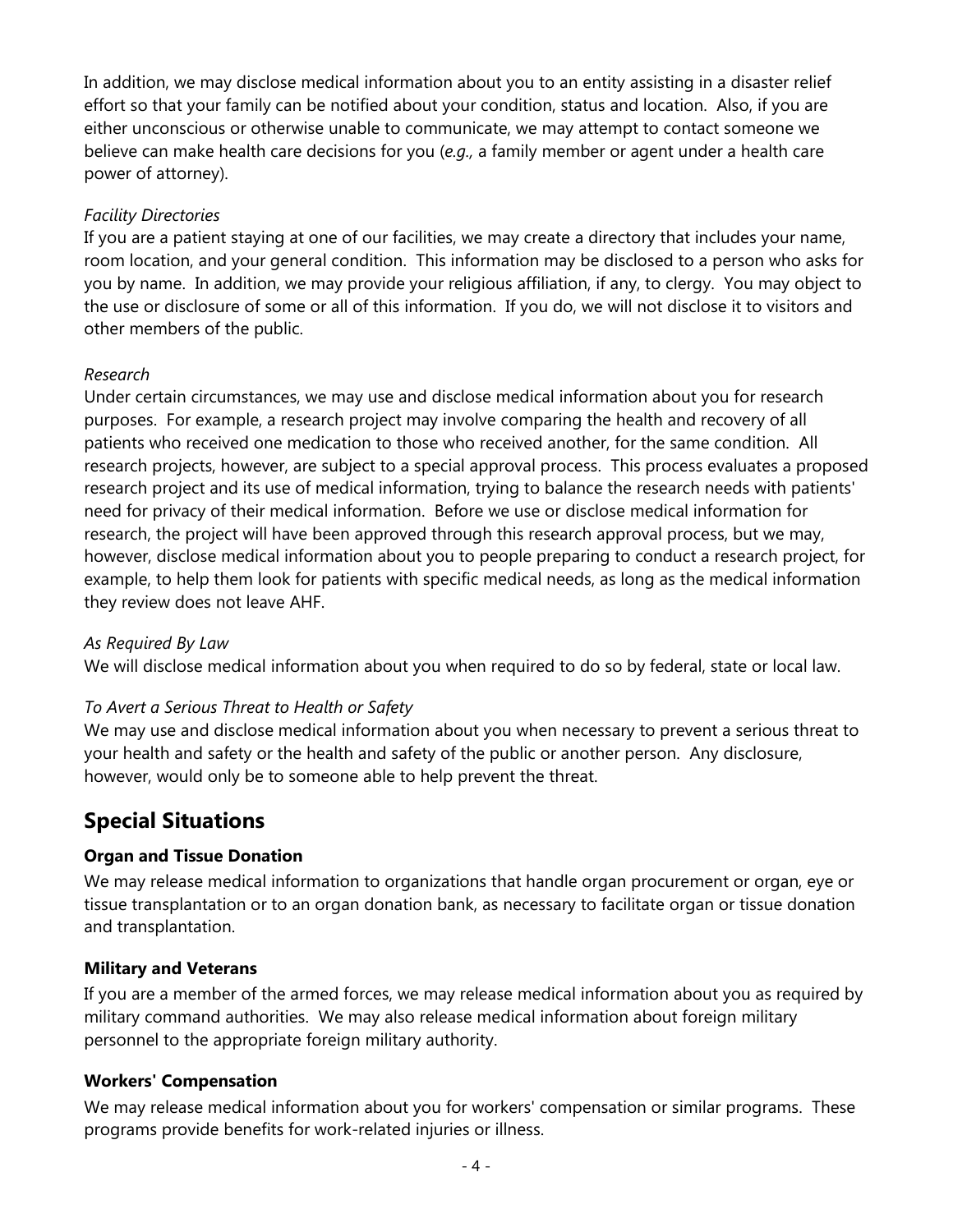### Public Health Activities

We may disclose medical information about you for public health activities. These activities generally include the following:

- To prevent or control disease, injury or disability;
- To report births and deaths;
- To report the abuse or neglect of children, elders and dependent adults;
- To report reactions to medications or problems with products;
- To notify people of recalls of products they may be using;
- To notify a person who may have been exposed to a disease or may be at risk for contracting or spreading a disease or condition;
- To notify the appropriate government authority if we believe a patient has been the victim of abuse, neglect or domestic violence. We will only make this disclosure if you agree or when required or authorized by law;
- To notify emergency response employees regarding possible exposure to HIV/AIDS, but only to the extent necessary to comply with state and federal laws.

### Health Oversight Activities

We may disclose medical information to a health oversight agency for activities authorized by law. These oversight activities include, for example, audits, investigations, inspections, and licensure. These activities are necessary for the government to monitor the health care system, government programs and compliance with civil rights laws.

### Lawsuits and Disputes

If you are involved in a lawsuit or a dispute, we may disclose medical information about you in response to a court or administrative order. We may also disclose medical information about you in response to a subpoena, discovery request, or other lawful process by someone else involved in the dispute, but only if efforts have been made to tell you about the request (which may include written notice to you or your lawyer) or to obtain an order protecting the information requested.

### Law Enforcement

We may release medical information if asked to do so by a law enforcement official, including:

- In response to a court order, subpoena, warrant, summons or similar process;
- To identify or locate a suspect, fugitive, material witness, or missing person;
- About the victim of a crime if, under certain limited circumstances, we are unable to obtain the person's agreement;
- About a death we believe may be the result of criminal conduct;
- About criminal conduct at the hospital; and
- In emergency circumstances to report a crime; the location of the crime or victims; or the identity, description or location of the person who committed the crime.

### Coroners, Medical Examiners and Funeral Directors

We may release medical information to a coroner or medical examiner. This may be necessary, for example, to identify a deceased person or determine the cause of death. We may also release medical information about members to funeral directors as necessary to carry out their duties.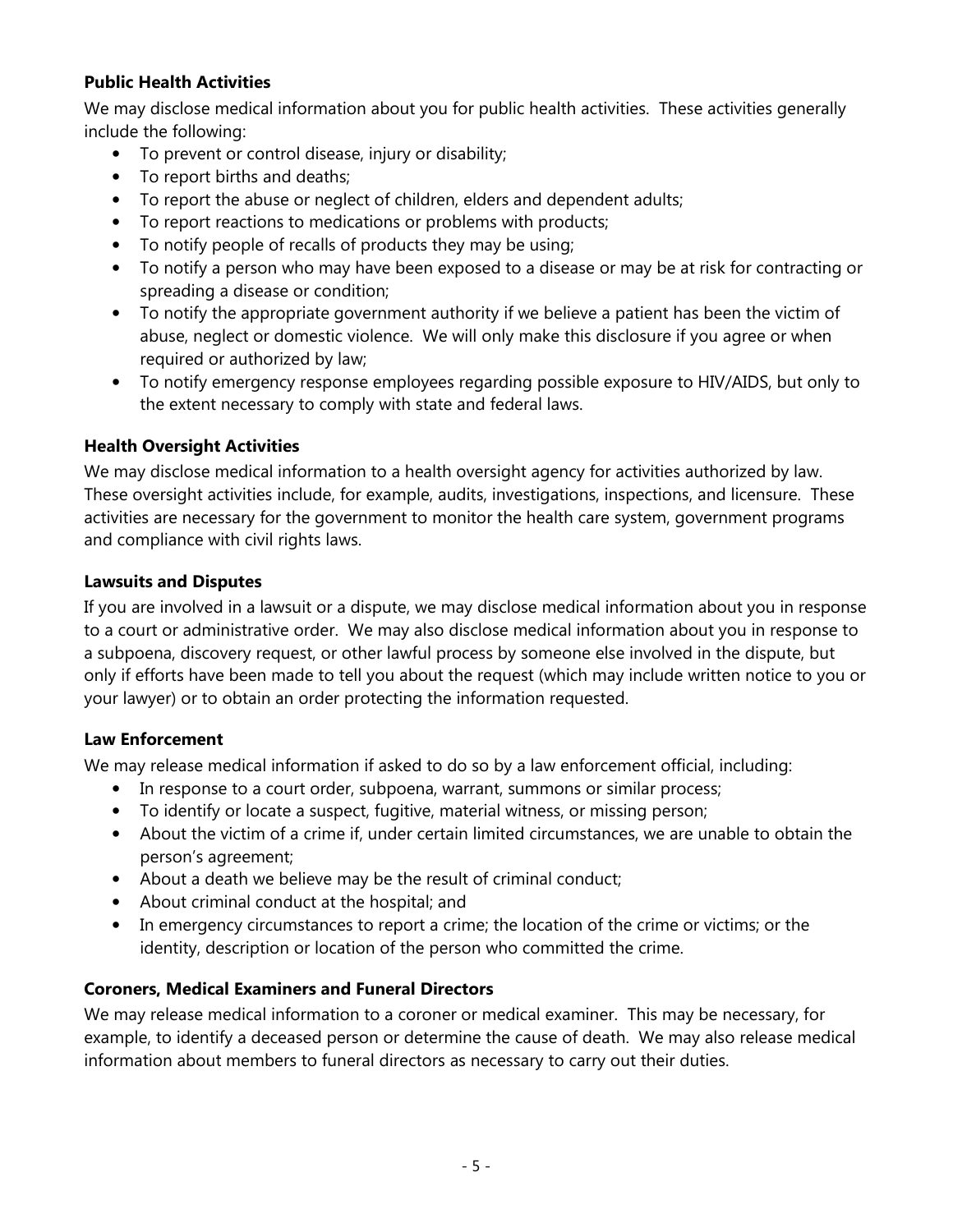### National Security and Intelligence Activities

We may release medical information about you to authorized federal officials for intelligence, counterintelligence, and other national security activities authorized by law.

### Protective Services for the President and Others

We may disclose medical information about you to authorized federal officials so they may provide protection to the President, other authorized persons, or foreign heads of state or conduct special investigations.

### Inmates

If you are an inmate of a correctional institution or under the custody of a law enforcement official, we may disclose medical information about you to the correctional institution or law enforcement official. This disclosure might be required, for example, (1) for the institution to provide you with health care; (2) to protect your health and safety or the health and safety of others; or (3) for the safety and security of the correctional institution.

### Multidisciplinary Personnel Teams

We may disclose health information to a multidisciplinary personnel team relevant to the prevention, identification, management or treatment of an abused child and the child's parents, or elder abuse and neglect.

### Special Categories of Information

In some circumstances, your health information may be subject to restrictions that may limit or preclude some uses or disclosures described in this notice. For example, there are special restrictions on the use or disclosure of certain categories of information – e.g., tests for HIV or treatment for mental health conditions or alcohol and drug abuse. Government health benefit programs, such as Medi-Cal, may also limit the disclosure of beneficiary information for purposes unrelated to the program.

### Your Rights Regarding Medical Information about You

You have the following rights regarding medical information we maintain about you.

### Right to Inspect and Copy

In general, you have the right to inspect and copy your medical information. Usually, this includes medical and billing records, but may not include some mental health information or other information that may be withheld by law.

To inspect and copy medical information that may be used to make decisions about you, you must submit your request in writing to Member Services. If you request a copy of the information, we may charge a fee for the costs of copying, mailing or other supplies associated with your request.

We may deny your request to inspect and copy in certain very limited circumstances. If you are denied access to medical information, you may request that the denial be reviewed. Another licensed health care professional chosen by AHF will review your request and the denial. The person conducting the review will not be the person who denied your request. We will comply with the outcome of the review.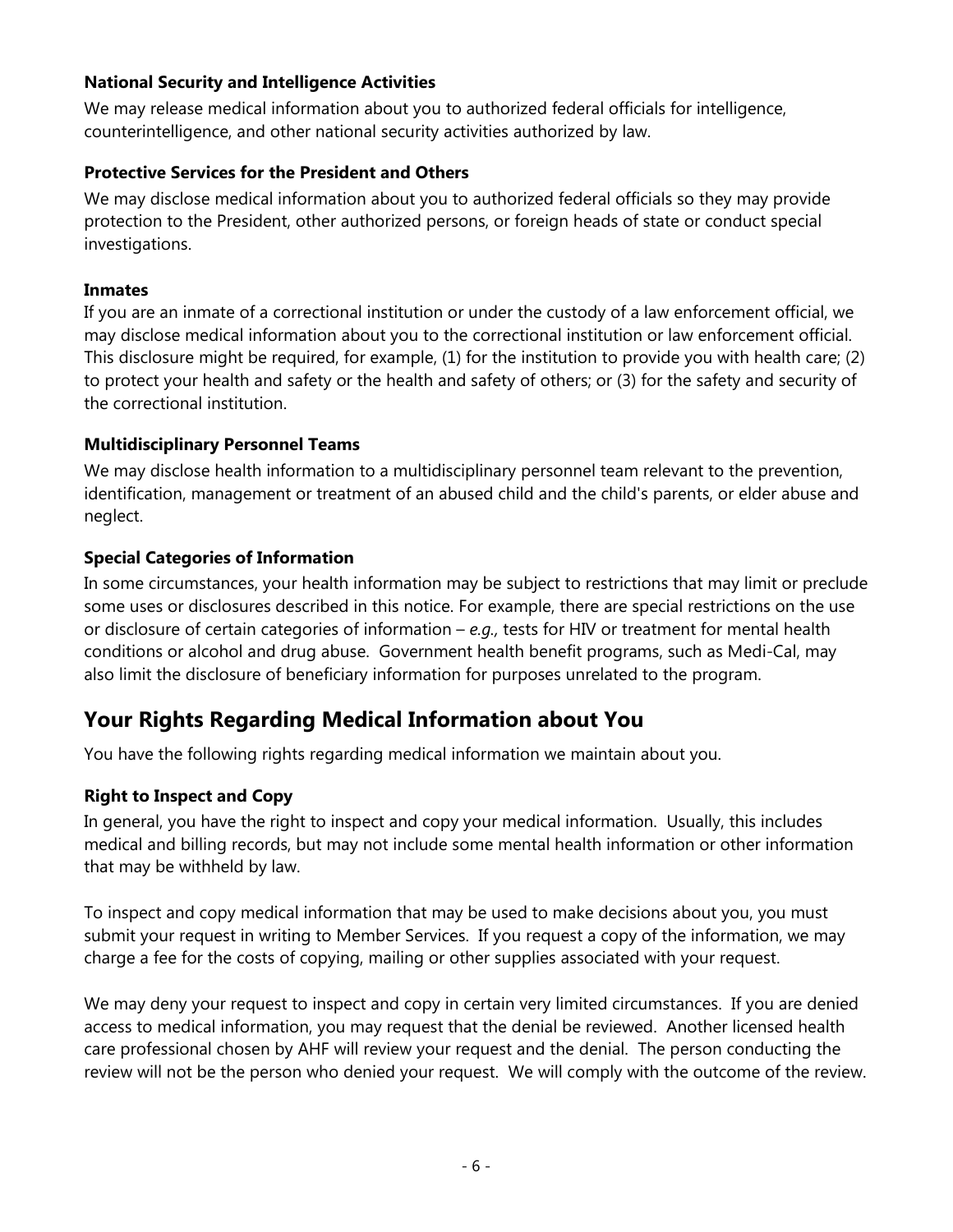### Right to be Informed of Breach of Medical Information

You have the right to be informed about any breach of unsecured medical information, unless our risk assessment determines that that there is a low probability that your medical information has been compromised.

### Right to Amend

If you feel that medical information we have about you is incorrect or incomplete, you may ask us to amend the information. You have the right to request an amendment for as long as the information is kept by or for the Plan.

To request an amendment, your request must be made in writing and submitted to Member Services. In addition, you must provide a reason that supports your request.

We may deny your request for an amendment if it is not in writing or does not include a reason to support the request. In addition, we may deny your request if you ask us to amend information that:

- Was not created by us, unless the person or entity that created the information is no longer available to make the amendment;
- Is not part of the medical information kept by or for the Plan;
- Is not part of the information which you would be permitted to inspect and copy; or
- Is accurate and complete.

Even if we deny your request for amendment, you have the right to submit a written addendum, not to exceed 250 words, with respect to any item or statement in your record you believe is incomplete or incorrect. If you clearly indicate in writing that you want the addendum to be made part of your medical record we will attach it to your records and include it whenever we make a disclosure of the item or statement you believe to be incomplete or incorrect.

### Right to an Accounting of Disclosures

You have the right to request an "accounting of disclosures." This is a list of the disclosures we made of medical information about you other than our own uses for treatment, payment and health care operations (as those functions are described above) and with other exceptions provided by law.

To request this list or accounting of disclosures, you must submit your request in writing to Member Services. Your request must state a time period, which may not be longer than six years and may not include dates before April 14, 2003. Your request should indicate in what form you want the list (for example, on paper or electronically). The first list you request within a 12-month period will be free. For additional lists, we may charge you for the costs of providing the list. We will notify you of the cost involved and you may choose to withdraw or modify your request at that time before any costs are incurred.

### Right to Request Restrictions

You have the right to request a restriction or limitation on the medical information we use or disclose about you for treatment, payment or health care operations. You also have the right to request a limit on the medical information we disclose about you to someone who is involved in your care or the payment for your care, like a family member or friend. For example, you could ask that we not use or disclose information about a surgery you had.